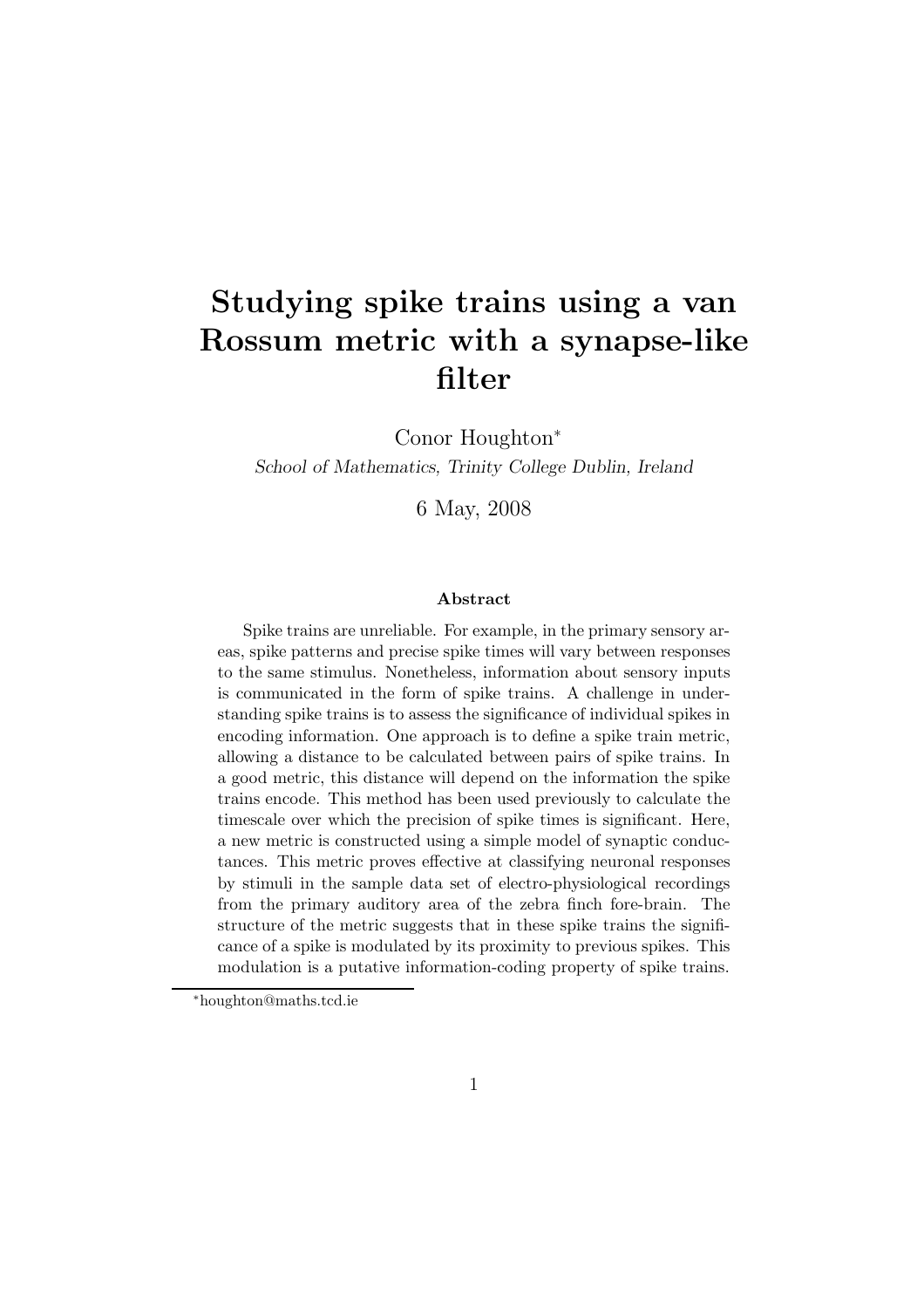### 1 Introduction

It is not known how the information that is propagating in the sensory pathways is encoded in spike trains. One approach to this question is to use a spike train metric (Victor and Purpura, 1996) to cluster responses to repeated presentations of a set of stimuli. If a metric measures a short distance between responses to the same stimulus and a longer distance between responses to different stimuli then the distance measured between two spike trains must be related to the information they encode. A metric can be evaluated by performing distance-based clustering and then calculating how accurately the metric clusters together responses to the same stimulus. Using this comparison to optimize a parameter in a family of metrics then gives a measurement of how information is coded in the spike trains.

This approach was used by Victor and Purpura (1996). This paper reports the analysis of spike trains collected from areas V1, V2 and V3 of awake monkeys during the transient, 256 ms long, presentation of visual stimuli which differ in texture and contrast level. The spiking responses were clustered using, what is now called, the Victor-Purpura metric: an edit-distance metric which has a free parameter  $q$ . An indicative time scale for the metric is given by  $2/q$ ; roughly speaking, spikes from two different spike trains can be thought of as being related by jitter if their timing difference is less than  $2/q$ . It is a measure of the timescale for which spike timing is significant. In fact, the spike trains are clustered most accurately for  $2/q$  in the range c. 10−30 ms for stimuli which differed in contrast levels and c. 100 ms for stimuli which differed in texture. This shows that information is encoded in the spike timing, even though the individual visual stimuli are not time-dependent.

This same approach was applied to the neuronal responses of neurons in field L of zebra finches (Narayan et al., 2006; Wang et al., 2007). In the ascending auditory pathway, area field L is afferent to the song system and is considered the oscine analogue of the primary auditory cortex (Zaretsky and Konishi, 1976). However, different metric was used in this study. This study was similar to the one discussed above in that the metric had a timescale parameter and, again, optimizing this parameter showed that information is encoded in spike times.

The metric used in (Narayan et al., 2006; Wang et al., 2007) first converts a spike train into a function using a filter (Hunter et al., 1998; van Rossum, 2001). A metric on the space of functions then induces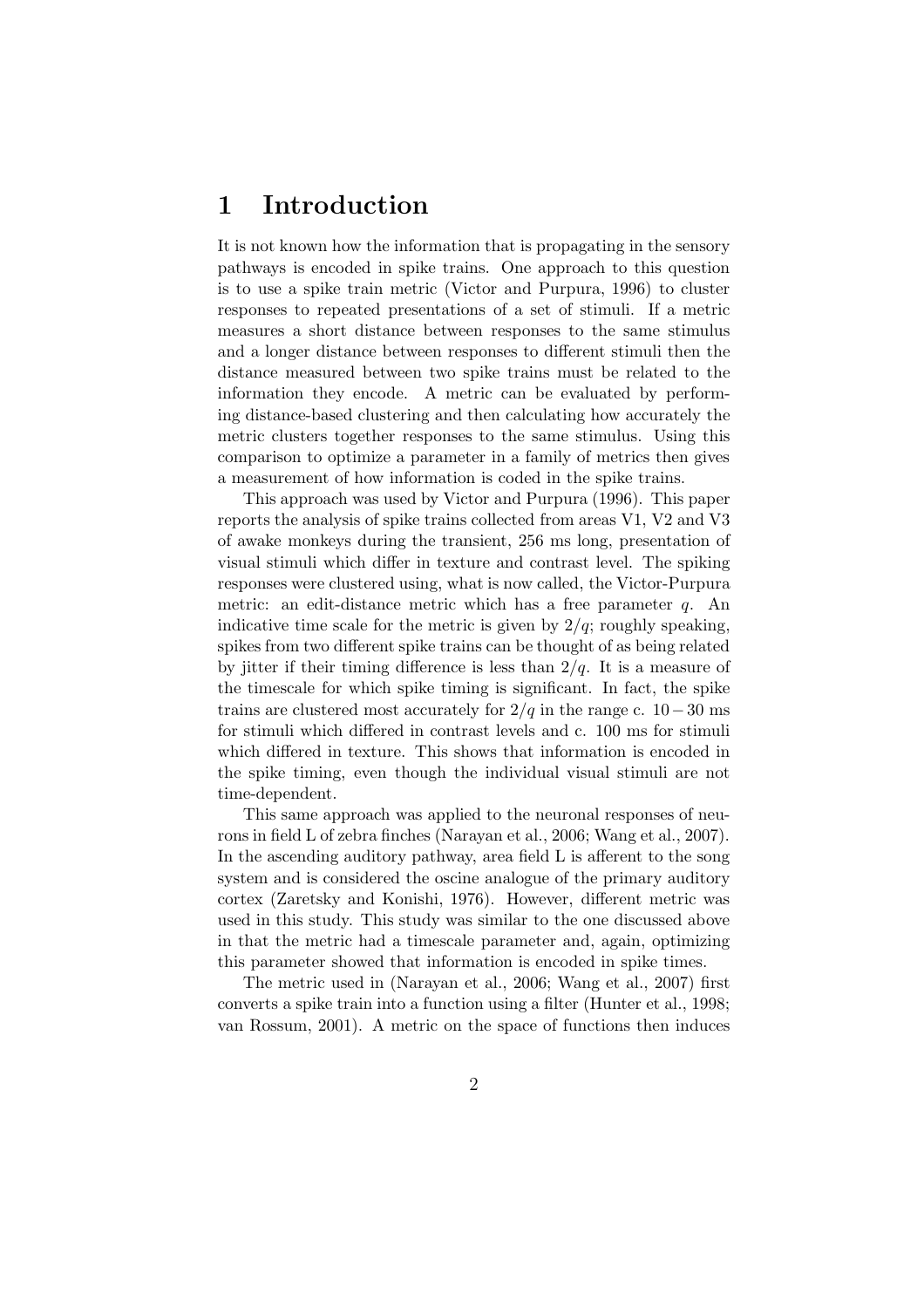a distance measure on the space of spike trains. Provided the map between the space of spike trains and the function space is injective, as it is here, the induced distance measure will also be a metric.

To calculate the metric, the spike train is first filtered to form a function. The spike train, considered as a list of spike times,  $t =$  $(t_1, t_2, \dots, t_n)$ , is mapped to a real function,  $f(t; \mathbf{t})$  using a kernel  $h(t)$ :

$$
\mathbf{t} \mapsto f(t; \mathbf{t}) = \sum_{i=1}^{n} h(t - t_i).
$$
 (1)

The distance between two spike trains,  $t_1$  and  $t_2$ , is taken to be the distance between the two corresponding functions, using the standard  $L^2$  metric on the space of real functions:

$$
d(\mathbf{t}_1, \mathbf{t}_2) = \sqrt{\int dt [f(t; \mathbf{t}_1) - f(t; \mathbf{t}_2)]^2}.
$$
 (2)

One common choice of kernel is the decaying exponential

$$
h(t) = \begin{cases} 0 & t < 0 \\ e^{-t/\tau} & t \ge 0 \end{cases} \tag{3}
$$

where  $\tau$  is a time-scale which parameterizes the metric.

In Narayan et al. (2006) it was found that for zebra finch field L data, setting the time-scale  $\tau$  to 12.8 ms gives the most accurate clustering of field L responses by song stimulus. Thus, 12.8 ms is an indicative time-scale for the encoding of information in these spike times.

In this paper, a number of different metrics will be compared. For convenience, the metric discussed above, based on a filter, will be refered to as the f-metric. The term van Rossum metric will be used to mean any metric induced on the space of spike trains by mapping individual spike trains to functions and then using a standard metric on the function space. Thus, the f-metric is a van Rossum metric. However, other van Rossum metrics will be considered which the map from spike train to functions is different.

Using stimulus-based clustering, it was found in both the examples discussed that information is carried by spike times. Furthermore, optimizing the metric timescale parameter gave an indicative timescale for the spike timing precision. Here, this investigation is continued. The f-metric is extended by changing the way the spike train is mapped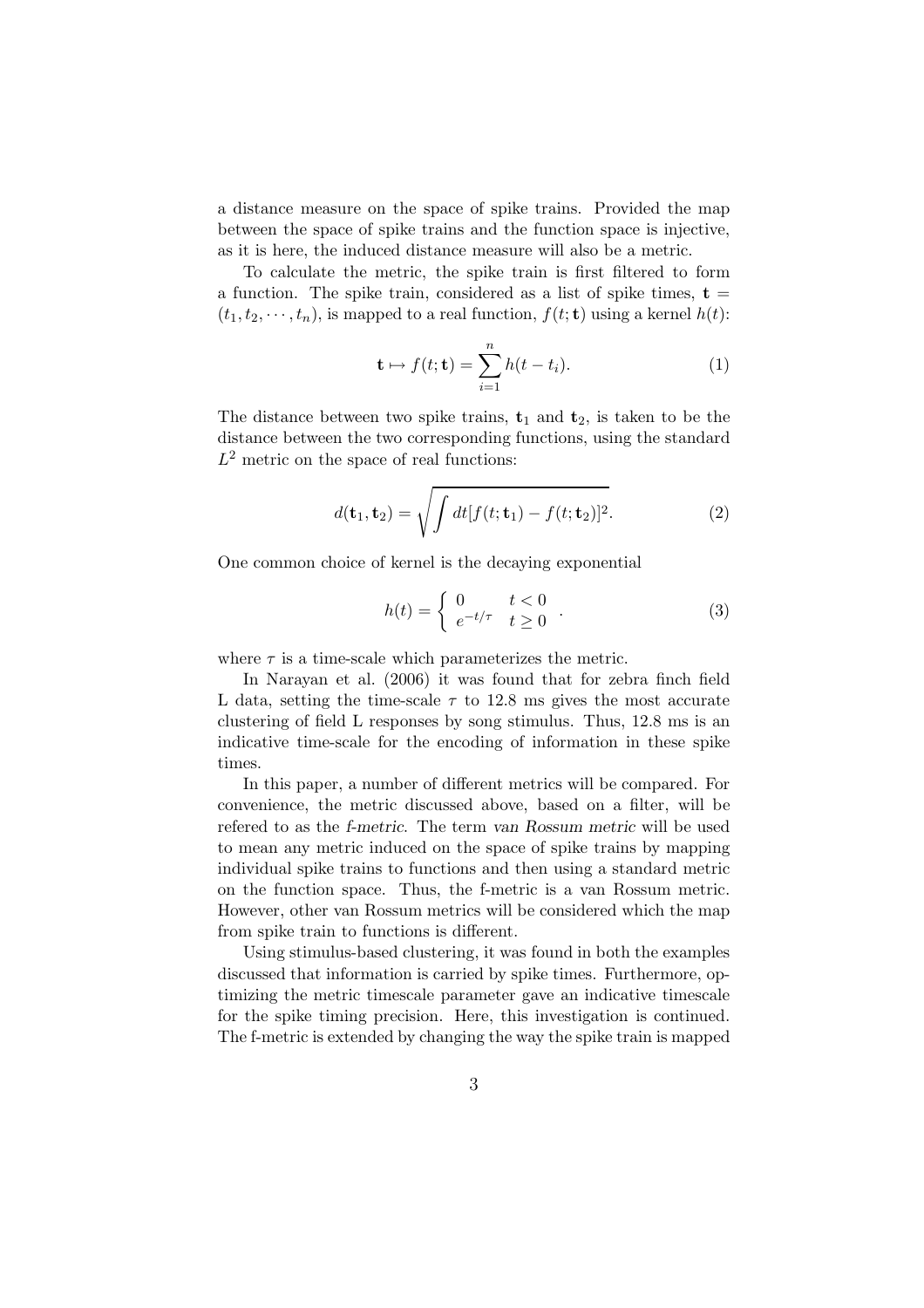to functions. The new filtering has an additional free parameter, one modelled on the short-term depletion of available binding sites in the dendritic spine. Varying this parameter improves the stimulus-based clustering of the zebra finch field L responses previously considered in Narayan et al. (2006). This indicates that this new van Rossum metric measures another property of information coding in the spike trains. Roughly speaking, the van Rossum timescale parameter measures the precision at which spike timing is significant. The new parameter measures how the significance of a spike varies depending on its proximity to previous spikes.

#### 2 Methods

At the synapses, an arriving spike causes the exocytosis of vesicles containing neurotransmitters. The neurotransmitters diffuse across the synaptic cleft and binds with receptors on the dendritic spine. This triggers the opening of ion channels, changing the conductance of the dendritic membrane and leading to a post-synaptic potential. There is a rapid breakdown and reuptake of unbound neurotransmitters. The bound neurotransmitters detach from their binding sites, terminating the post-synaptic potential.

One simple way to model these conductance dynamics is to assume that the diffusion and binding of neurotransmitter is instantaneous and stereotypical. Thus, for conductance  $q$ ,

$$
g \to g + \delta g \tag{4}
$$

whenever there is a pre-synaptic spike with  $\delta g$  a constant. If the unbinding is assumed to be a constant rate stochastic process

$$
\tau_s \frac{d}{dt} g = -g \tag{5}
$$

with  $\tau_s$  the constant synaptic time constant. Clearly,  $g(t)$  can be identified with the filtered spike train  $f(t; t)$  used in the f-metric above. To make this more precise,  $\tau_s$  is identified with  $\tau$  and  $f(t; \mathbf{t})$  with  $g/\delta g$ .

A more complex model is now considered. This includes the depletion of available binding sites: some sites will already be occupied by neurotransmitters released by previous spikes. In this model, described in Dayan and Abbott (2001), the increase in conductivity is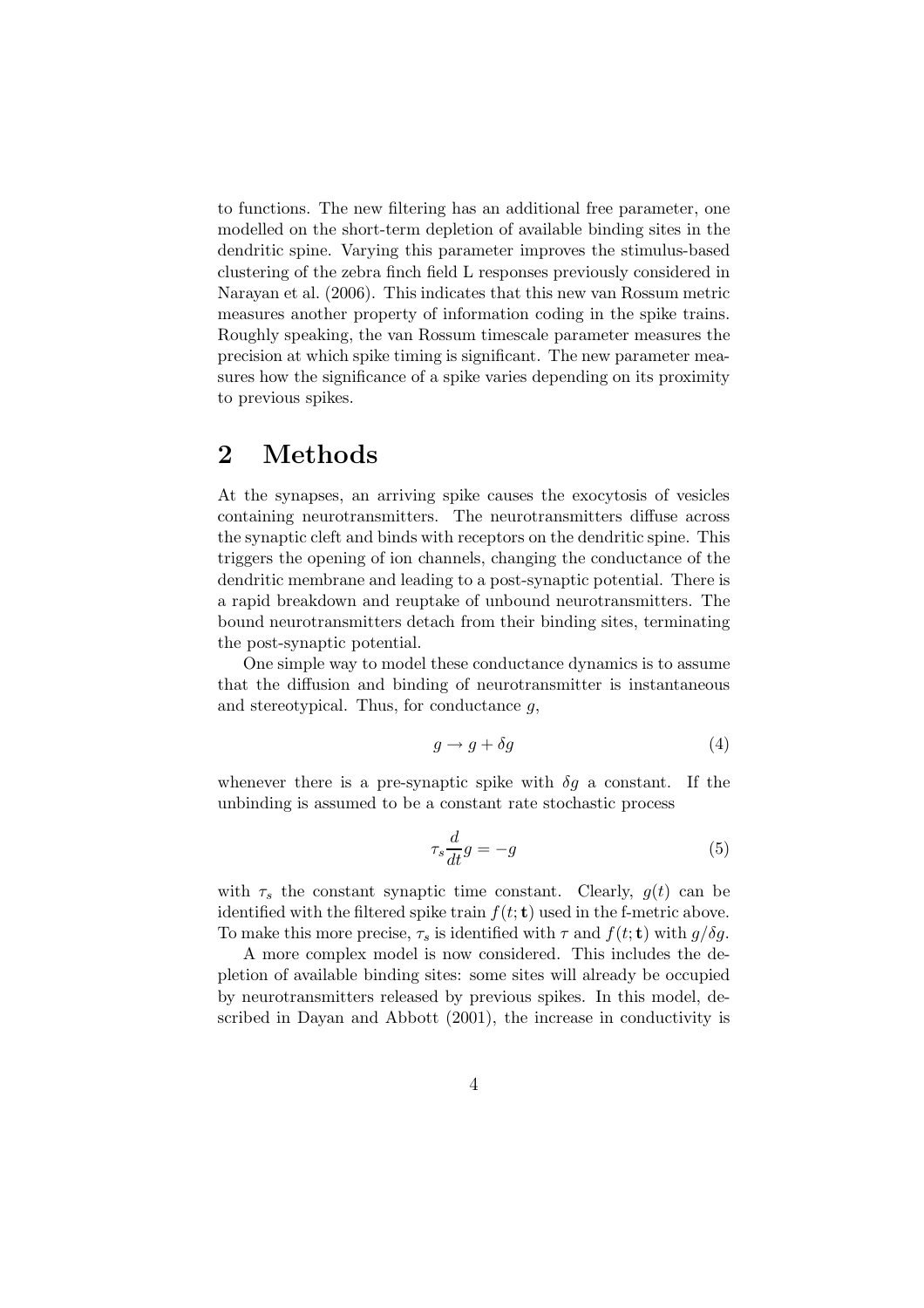discontinuous but is not stereotypical:  $g$  is modeled by

$$
g \to g + \frac{\delta g}{g_{\text{max}}} (g_{\text{max}} - g) \tag{6}
$$

for a pre-synaptic spike arriving and

$$
\tau_s \frac{d}{dt} g = -g \tag{7}
$$

to model stochastic unbinding. Thus, if  $g$  is zero, it increases by  $\delta g$  in response to a pre-synaptic spike. However, for non-zero  $g$ , the change is smaller and, if  $g = g_{\text{max}}$ , there is no change.

Here, a new metric is defined by replacing the filtering of the spike train used in the van Rossum metric with a new map modeled on these synaptic dynamics:

$$
\mathbf{t} \to f(t; \mathbf{t}) \tag{8}
$$

where  $f(t; \mathbf{t})$  is the solution of

$$
\tau \frac{d}{dt} f = -f \tag{9}
$$

with discontinuities

$$
f \to (1 - \mu)f + 1 \tag{10}
$$

at the spike times. Thus,  $f(t, t)$  is equivalent to  $g/\delta g$  in the synaptic model and  $\mu$  is equivalent to  $\delta g/g_{\text{max}}$ . So,  $\mu f$  can be thought of as the fraction of binding sites which are already occupied.

The distance between two spike trains  $t_1$  and  $t_2$  is now given by

$$
d(\mathbf{t}_1, \mathbf{t}_2) = \sqrt{\int dt [f(t; \mathbf{t}_1) - f(t; \mathbf{t}_2)]^2}
$$
(11)

with  $0 \leq \mu \leq 1$ .  $\mu = 0$  corresponds to the original, f-metric with the exponential filter (3). For  $\mu = 1$   $f(t; \mathbf{t})$  is reset to one at each spike. Since this metric is motivated by the depletion of binding sites, it will be refered to as the b-metric.

#### 3 Results

This new metric has been applied to the electro-physiological data previously analyzed in Narayan et al. (2006) and in Wang et al. (2007). Narayan et al. (2006) should be consulted for a detailed description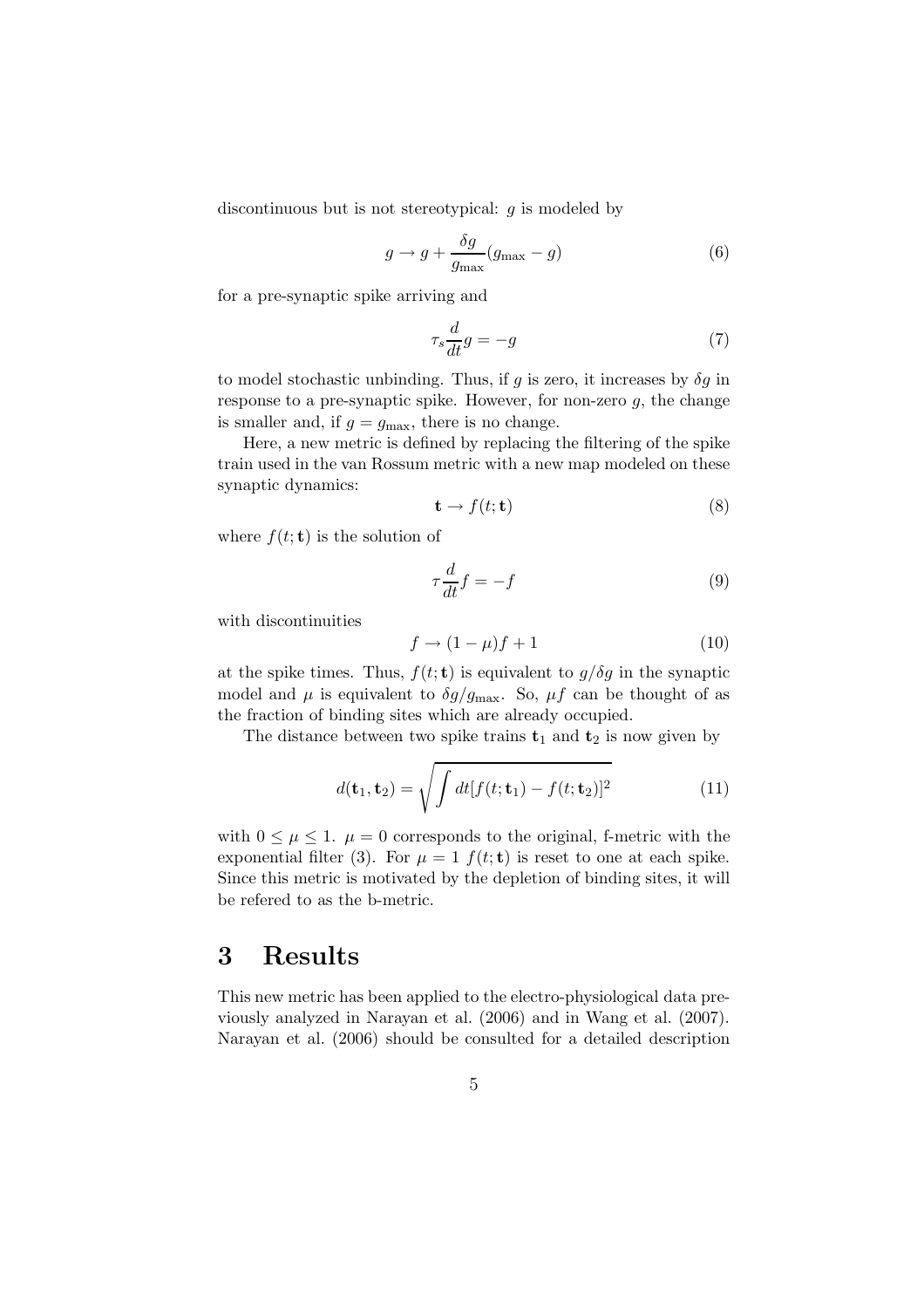of the experimental and primary data processing procedures. The recordings were taken from field L of anaesthetized adult male zebra finches and data were collected from sites which showed enhanced activity during song playback. 24 sites are considered here. Of these, six are classified as single-unit sites and the rest as consisting of between two and five units (Narayan et al., 2006). The average spike rate during song playback is 15.1 Hz with a range across sites of 10.5- 33 Hz. At each site, ten responses to each of 20 zebra finch songs were recorded. In all the analyses here, one second of each recording is used, beginning at the onset of song playback. Example raster plots are presented in Fig. 1.

To examine the performance of the metrics we will follow the bootstrapped clustering procedure used in Victor and Purpura (1996). A confusion matrix,  $N$ , is calculated. This is a square matrix whose *ij*th entry,  $N_{ij}$ , is the number of responses from stimulus i which are closest, on average, to the responses from stimulus  $j$ . Given  $n$  responses and c stimuli, the responses are grouped into c clusters according to their stimulus. Starting with a  $c \times c$  matrix N of zero entries, each response is considered in turn. It is temporarily removed and the average distance between it and the members of each of the c clusters is calculated giving a set of average distances  $\{d_1, d_2, \ldots, d_c\}$ . If the smallest distance in this set is  $d_i$  and the response being considered was taken from *i*th cluster, one is added to  $N_{ij}$ . When all the responses have been considered, the elements of  $N$  will add to  $n$ 

$$
n = \sum_{i=1}^{c} \sum_{j=1}^{c} N_{ij}.
$$
 (12)

In the case considered here,  $c = 20$  and  $n = 10c = 200$ . As in Victor and Purpura (1996), the averaging over cluster elements is performed with a bias exponent. So, for a response  $r$ , the biased average distance to the kth cluster is

$$
d_k = \left[\sum_{s \in C_k} d(r,s)^z\right]^{1/z} \tag{13}
$$

where the bias is taken to be  $z = -2$ , under-weighting outliers.

If the metric is good at clustering the responses by stimulus, the confusion matrix will be largely diagonal. If it is poor, the off-diagonal entries will be approximately equal to the diagonal elements. As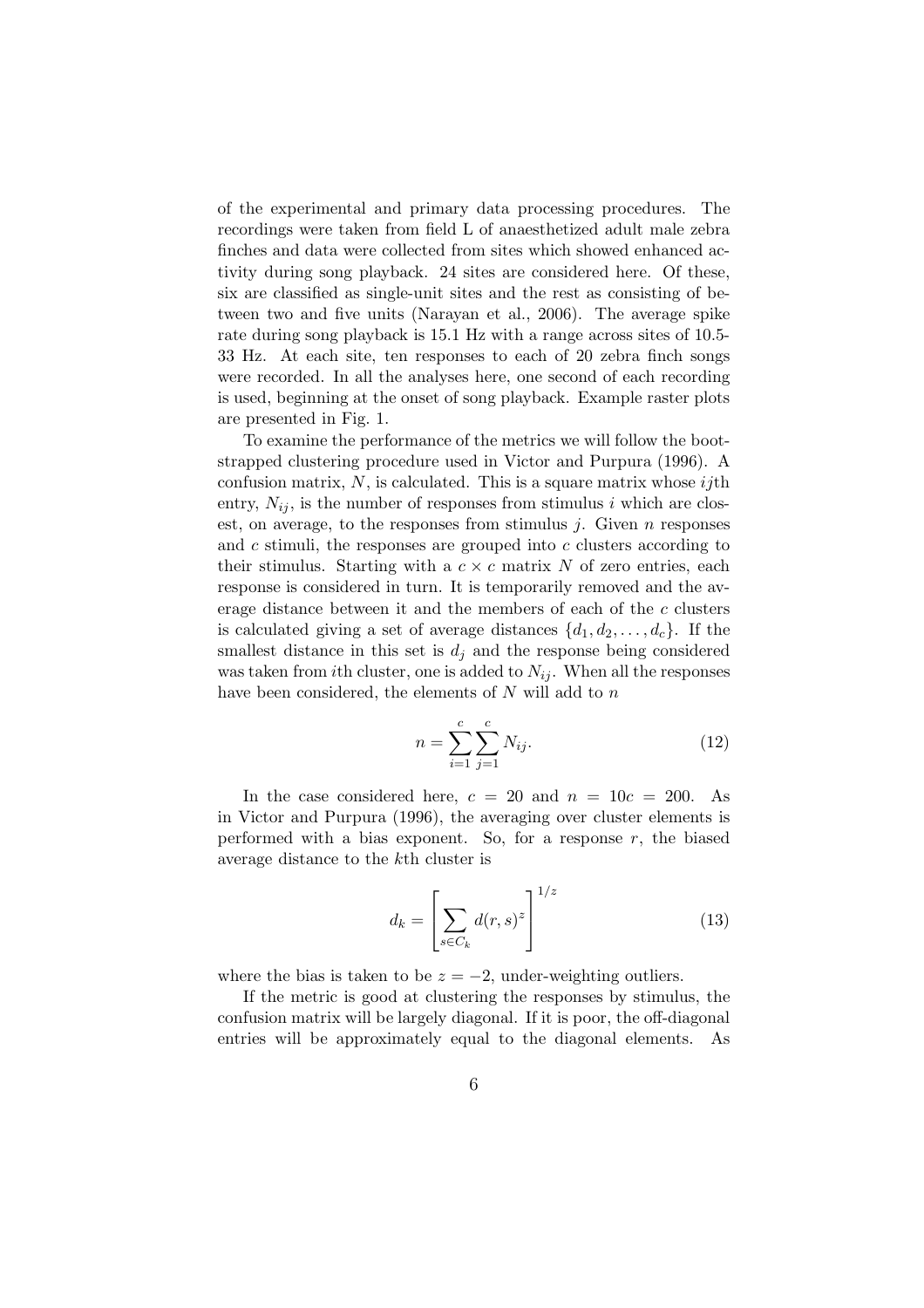pointed out in Victor and Purpura (1996), the transmitted information, h, is a good quantitative measure of how well the responses are clustered. It is given by

$$
h = \frac{1}{n} \sum_{ij} N_{ij} \left( \ln N_{ij} - \ln \sum_{i} N_{ij} - \ln \sum_{j} N_{ij} + \ln n \right).
$$
 (14)

For perfect clustering, for c equally likely stimuli, h will be  $\ln c$ . For convenience,  $\tilde{h} = h/\ln 20$  will be used here.

In Fig. 2, the performance of the synapse-based metric at different values of  $\mu$  and  $\tau$  is compared to the performance of the f-metric. Two comparisons are made. In Fig. 2A, metric parameters are optimized for each site, so, for each site the optimal performance of each metric is compared. In Fig. 2B, the same value of the parameter is used for all sites. Fig. 3 graphs the variation in h with  $\mu$  for fixed  $\tau$ .

In Fig. 2A, the optimal parameter values for each site are used for each of the two metrics.  $h$  for the b-metric shows an average improvement of 14.5% over  $\hat{h}$  for the f-metric. For three sites, the improvement is over 30%: the biggest improvement is 47%. Most of the sites that showed little improvement have values of  $h$  very close to one. This behaviour is not significantly different for the six sites which are classified as single neuron recordings: their average improvement is 12.0%. The smaller value is likely to reflect the greater reliability of the single neuron sites. The average h value is  $0.868$  using the f-metric whereas the average for all the sites is 0.802.

The average parameter values are  $\tau = 12.9$  ms and  $\mu = 0.72$  for the b-metric and  $\tau = 12.8$  ms for the f-metric. In Fig. 2B, the performance is compared using these average values for all sites. Obviously, for most sites, the  $h$  value is reduced for both metrics. The average improvement is also reduced slightly to 12.9%. One site has a slightly lower  $h$  value using the b-metric rather than the f-metric.

It is interesting to compare the performance of this b-metrics with other, similar, van Rossum metrics in which the map from spike train to function is defined to model different aspects of the conductance dynamics of synapses. One obvious modification is to take into account the finite rise time of the conductance as the neurotransmitters diffuse across the synaptic cleft and bind to their receptors. There is a simple model for this; a second, auxiliary, function  $z(t; t)$  is introduced, with

$$
\tau_1 \frac{df}{dt} = z - f
$$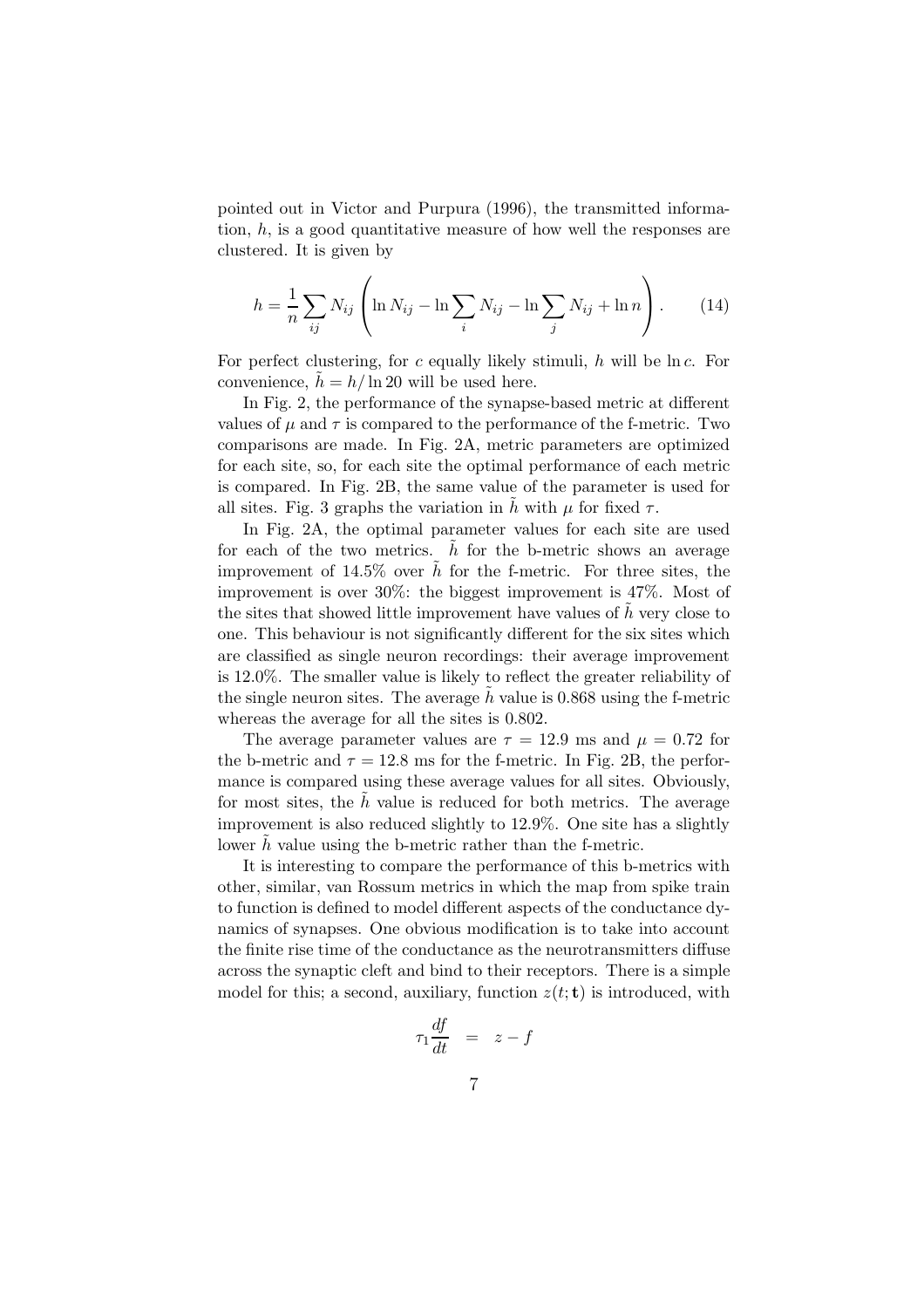$$
\tau_2 \frac{dz}{dt} = -z \tag{15}
$$

with discontinuities

$$
z \to z + 1 \tag{16}
$$

at spike times. Roughly speaking,  $\tau_1$  is the decay time, equivalent to the  $\tau$  in the previous models and  $\tau_2$  is the rise time. This reduces to the exponential filter function in the  $\tau_2 \rightarrow 0$  limit. If  $\tau_1 = \tau_2$ , the response to a single spike will have the  $t \exp(-t/\tau_1)$  alpha-function profile which is often used to describe synaptic responses. Like the bmetric discussed above, a van Rossum metric defined using this map from spike trains to functions gives a two-parameter generalization of the one-parameter f-metric. However the improvement in  $\tilde{h}$  is much more modest. Comparing the optimal value of  $\tau_1$  and  $\tau_2$  at each site to the optimal f-metric gives an improvement of 3.3%. Using average values of  $\tau_1$  and  $\tau_2$  and comparing to the f-metric using the average value of  $\tau$  gives an improvement of just 2.0%.

Synaptic depression is another important aspect of synaptic conductance dynamics. After a spike arrives, many synapses are observed to exhibit a reduction in efficiency with a timescale measured in hundereds of milliseconds. While this reduction is usually mild, the effect becomes significant in response to a burst of spikes. One mechanism for synaptic depression may be the depletion of the neurotransmittercarrying vescicles in the synapse. A simple model of synaptic depression was presented in Tsodyks and Markram (1997). Again, a second auxiliary function,  $p(t; t)$ , is introduced and

$$
\tau \frac{df}{dt} = -f
$$
\n
$$
\tau_d \frac{dp}{dt} = 1 - p \tag{17}
$$

with discontinuities

$$
\begin{array}{rcl}\nf & \to & f + p \\
p & = & \phi p.\n\end{array} \tag{18}
$$

Thus,  $f(t; \mathbf{t})$  models a conductance with instantaneous binding and stochastic unbinding over a timescale  $\tau$ .  $p(t; t)$  is the number of available vesicles expressed as a proportion of the maximum possible vesicle number.  $\phi \in [0, 1]$  is a constant and  $1 - \phi$  is the fraction of available vesicles which are used in response to a single spike.  $\tau_d$  is the timescale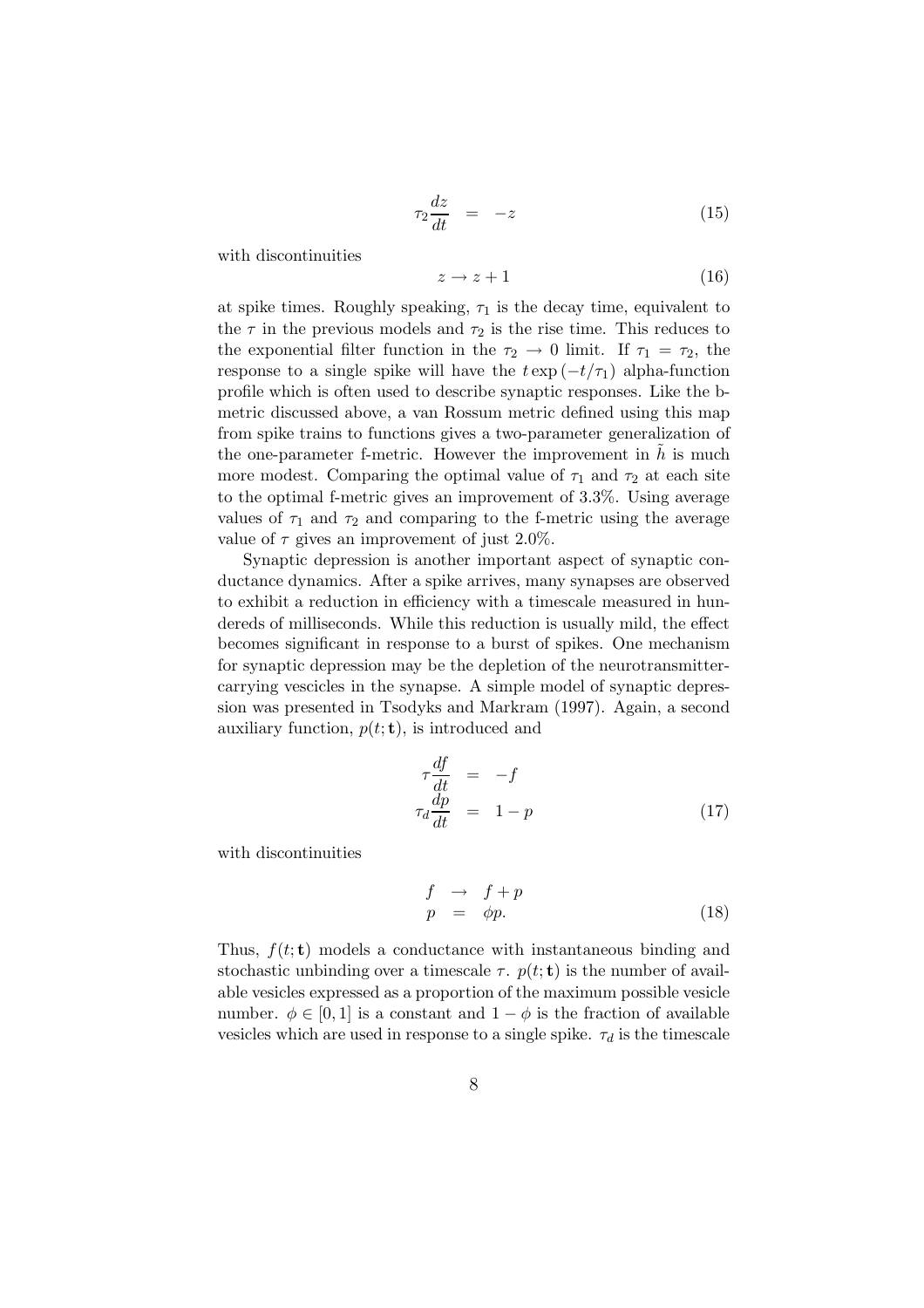for recovery in vesicle numbers. The metric defined using this function will be refered to as the d-metric.

The biological situation motivating the d-metric is very different from the one motivating the b-metric discussed above. One models vesicle depletion, the other, the depletion of neurotransmitter binding sites. The time scales for these two biological phenomena are very different. Nonetheless, mathematically, the d-metric is a generalization of the b-metric. If  $\tau_d = \tau$ , then setting  $p = 1 - \mu f$  and identifying  $\phi$  with  $1 - \mu$  reduces the synaptic depression metric to the b-metric. For this reason, optimizing the three-parameter d-metric for each site will produce results which are superior to the b-metric. However, this improvement is modest: 2.9%. Using average values, performance is actually degraded: the relative change is −3.2%. Synaptic facilitation has also been studied and does not appear to improve clustering performance for these data.

It seems that the performance gain exhibited by the b-metric is significant when compared to other biologically-motivated van Rossum metrics. In fact, the d-metric seems to only show superior performance because it over-fits the data. Of course, real synapses do not choose between binding-site depletion and synaptic depression; they have very complicated dynamics involving many different time scales. Nonetheless, it is interesting that modelling binding site depletion is particularly useful for clustering these data. These data are recorded from an area which is early in the auditory pathway where, perhaps, shorter timescales are particularly important. It is probable that the d-metric will demonstrate a larger improvement over the b-metric when applied to other data.

The f-metric and the Victor-Purpura metric (Victor and Purpura, 1996) have a similar clustering performance on the data considered here. However, the correlation-based similarity measure defined in Schreiber et al. (2003) is better. The correlation-based similarity measure, like the f-metric, is defined on the filtered spike-trains:  $f(t, t)$ . However, it uses a Gaussian filter

$$
h(t) = \frac{1}{\sqrt{2\pi}\sigma} \exp\left(-\frac{t^2}{2\sigma^2}\right)
$$
 (19)

and the similarity  $s(t_1, t_2)$  between two spike trains,  $t_1$  and  $t_2$  is the correlation of the two functions

$$
s(\mathbf{t}_1, \mathbf{t}_2)) = \frac{\int f(t; \mathbf{t}_1) f(t; \mathbf{t}_2) dt}{\sqrt{\int f(t; \mathbf{t}_1)^2 dt \int f(t; \mathbf{t}_2)^2 dt}}
$$
(20)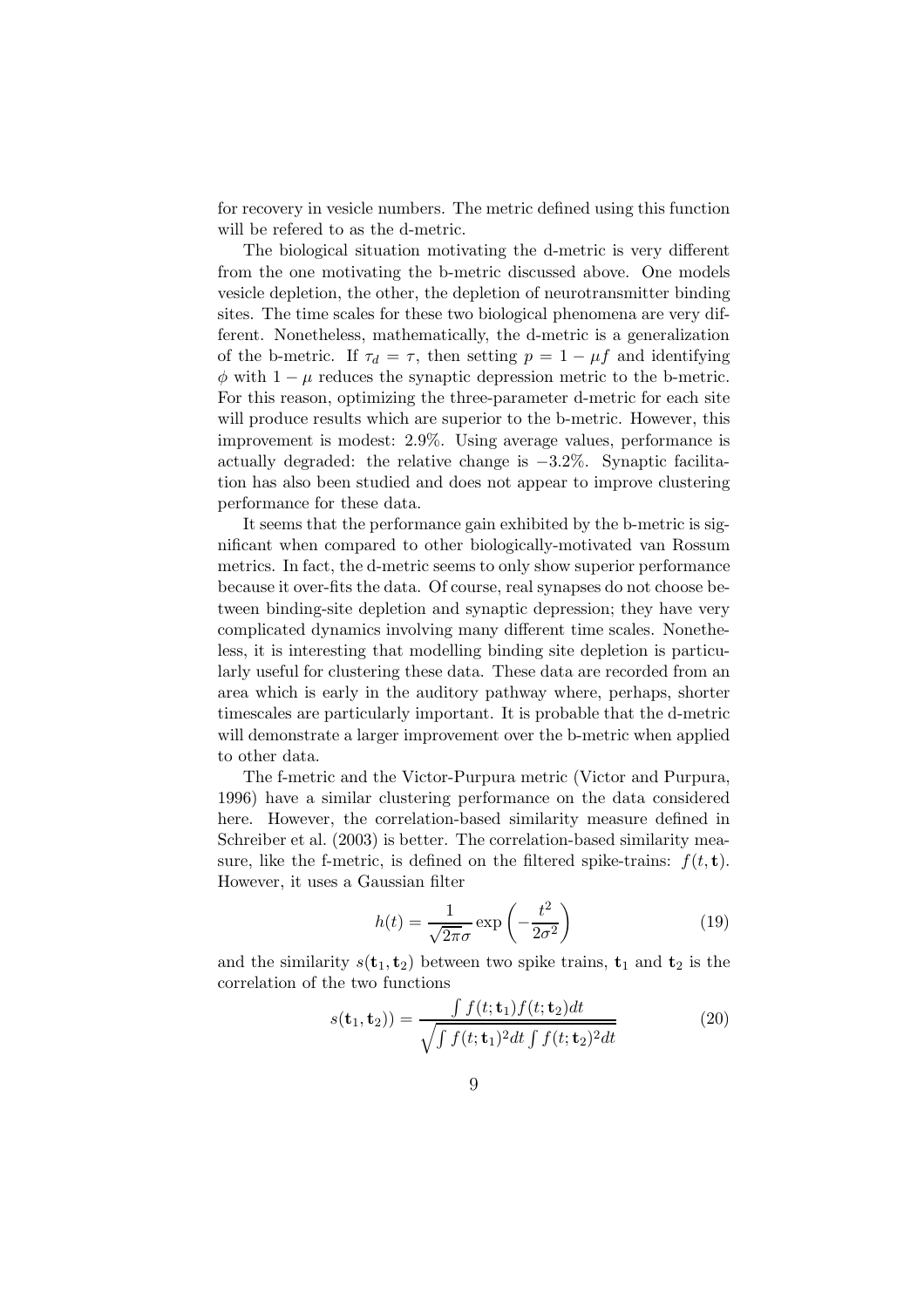Using optimal values of  $\sigma$  and  $\tau$ , this similarity measure shows a 4.1% improvement over the f-metric. Using average values, the improvement is 4.7%. What is interesting is that this similarity measure is quite different from the van Rossum metrics. Whereas the b-metric is physiologically motivated, the correlation-based similarity measure is motivated statistically. It seems that they are both superior to the f-metric when used to analyse these data. However, the reason that they perform better may be different in each case. This is evidence that there is further progress to be made in defining spike train metrics and in understanding how they capture salient features of spike trains.

### 4 Discussion

When used to cluster these data, the new metric shows an improvement over the original van Rossum metric. If this improvement holds for other data, the new metric has possible practical application for classifying neuronal responses. What is more striking,however, is the way the new metric depends on spike times: the significance of a spike depends upon its position relative to other spikes in the spike train. This is a novel putative feature of information coding in spike trains which can be measured by optimizing the parameter  $\mu$ . It appears to indicate that the precise pattern of spikes in a burst is less significant than the timing of isolated spikes. This is illustrated in Fig. 4 using examples of spike train clusters.

It is also interesting that this parameter is suggested by a simple model of synaptic conductance. Of course, the real dynamics of synapses are much more complicated and it would be interesting to understand binding site depletion, synaptic potentiation and depression and spike rate adaptation (Fairhall et al., 2001) as components in an information process.

#### Acknowledgments

C.J.H. was supported by a International Human Frontiers Science Program Organization short-term fellowship and by Science Foundation Ireland grant 06/RFP/BIM020. He is grateful to Kamal Sen for useful discussion and for the use of the data analysed here. I would like to thank one of the anonymous referees for suggesting Figure 4.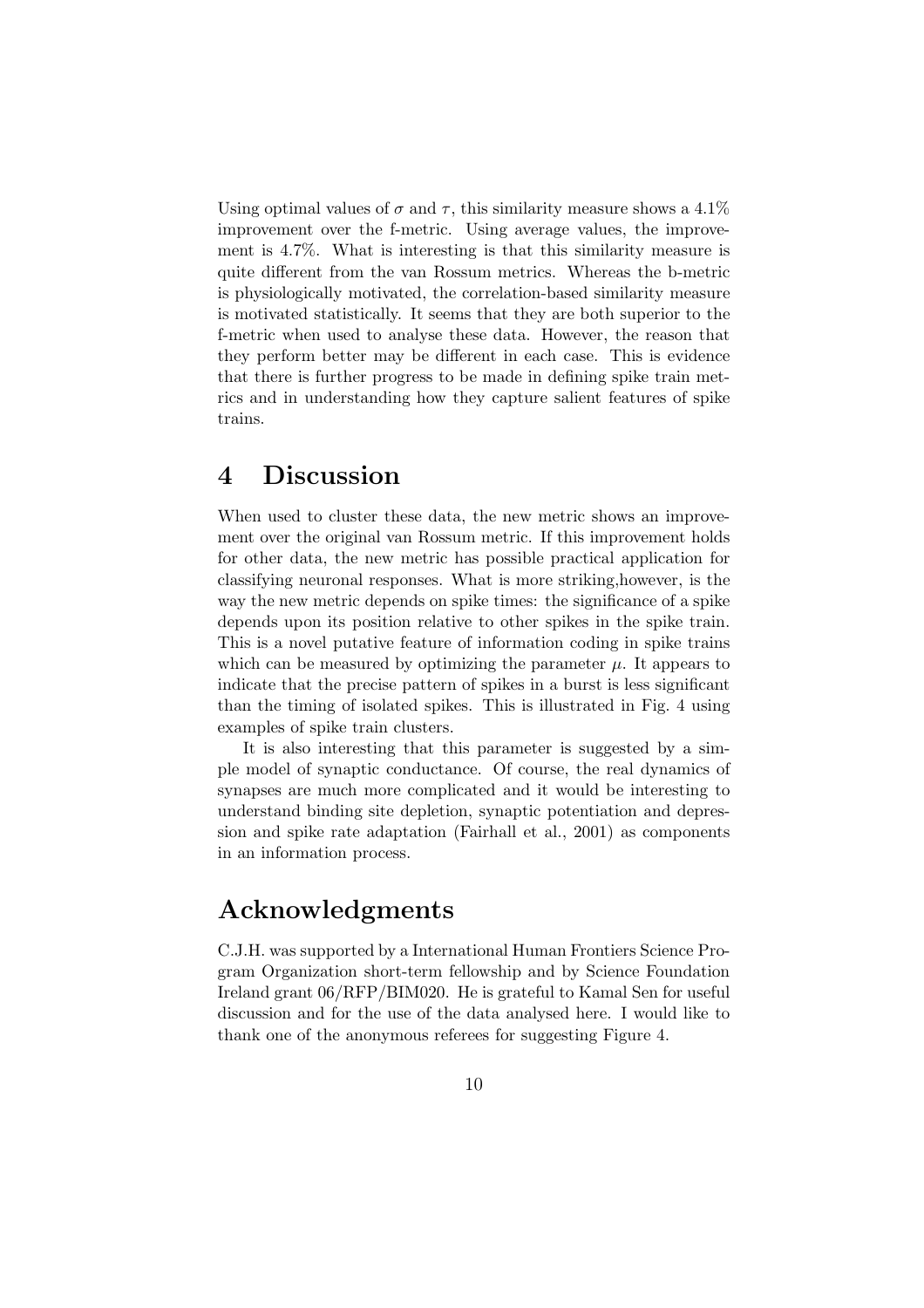## References

- Aronov D, Victor JD Non-euclidean properties of spike train metric spaces. Physical Review E, 69:061905, 2004.
- Dayan P, Abbott LF. Theoretical Neuroscience. MIT Press, 2001.
- Fairhall AL, Lewen GD, Bialek W, de Ruyter van Steveninck RR. Efficiency and ambiguity in an adaptive neural code. Nature, 412, 2001.
- Hunter JD, Milton JG, Thomas PJ, Cowan JD. Resonance effect for neural spike time reliability. Journal of Neurophysiology, 80:1427– 1438, 1998.
- Narayan R, Graña G, Sen K. Distinct time scales in cortical discrimination of natural sounds in songbirds. Journal of Neurophysiology, 96:252–258, 2006.
- H. Press WH, Teukolsky SA, Vetterling WT, Flannery, BP Numerical recipes 3rd Edition: the art of scientific computing Cambridge University Press, 2007.
- Schreiber S, Fellous JM, Whitmer D, Tiesinga P, Sejnowski TJ. A new correlation-based measure of spike timing reliability. Neurocomputing, 52–54:925–931, 2003.
- Tsodyks MV, Markram H. The neural code between neocortical pyramidal neurons depends on the neurotransmitter release probability. Proceedings of the National Academy of Science of the United States of America, 94: 719-723, 1997.
- van Rossum M. A novel spike distance. Neural Computation, 13:751– 763, 2001.
- Victor JD, Purpura KP. Nature and precision of temporal coding in visual cortex: a metric-space analysis. Journal of Neurophysiology, 76(2):1310–1326, 1996.
- Victor JD. Spike train metrics. Current Opinion in Neurobiology, 15(5), 2005.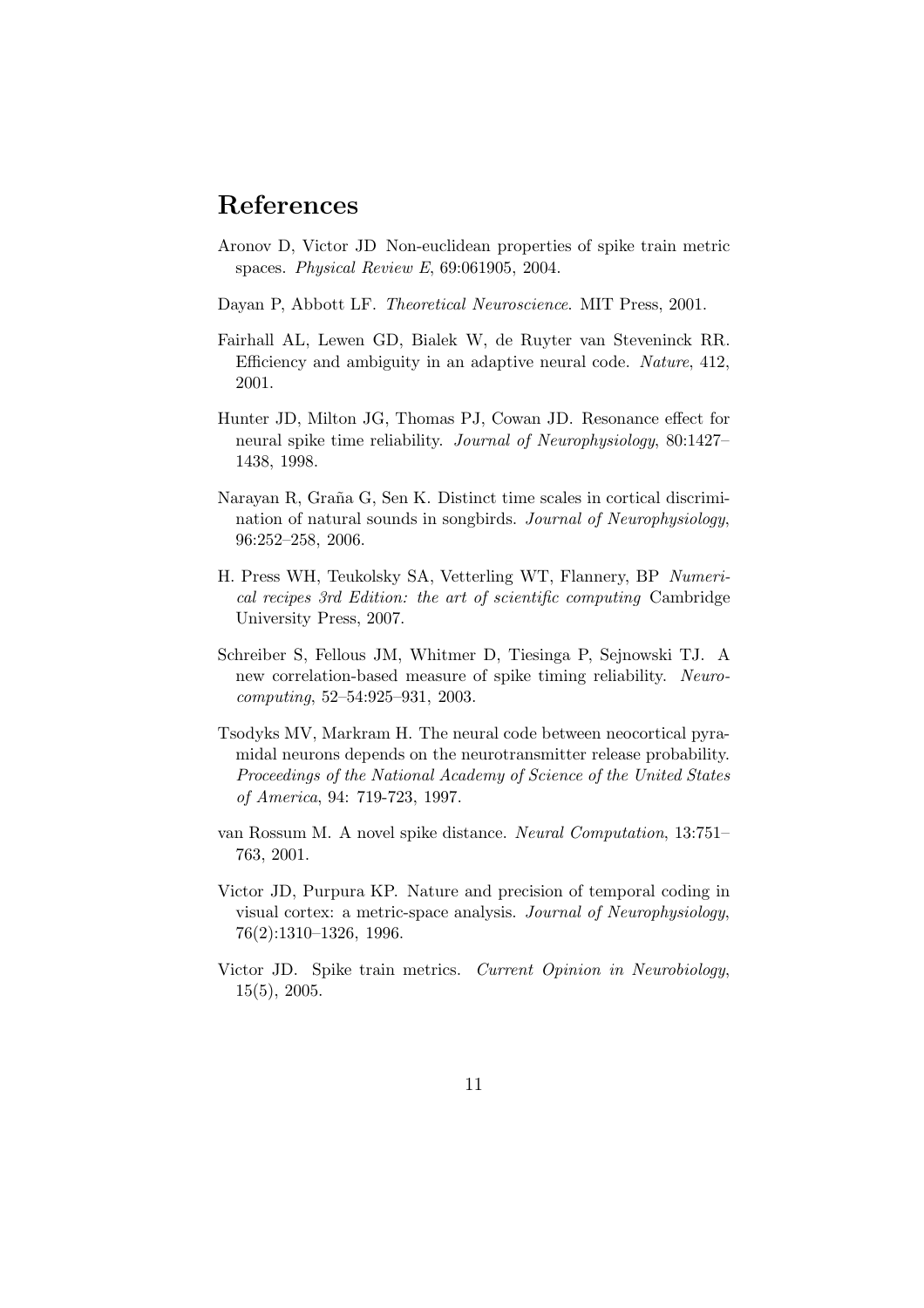- Wang L, Narayan R, Graña GM, Shamir M, Sen K. Cortical discrimination of complex natural stimuli: can single neurons match behavior? Journal of Neuroscience, 27(3):582–9, 2007.
- Zaretsky, MD, Konishi, M Tonotopic organization in the avian telencephalon. Brain Research, 111:167–71, 1976.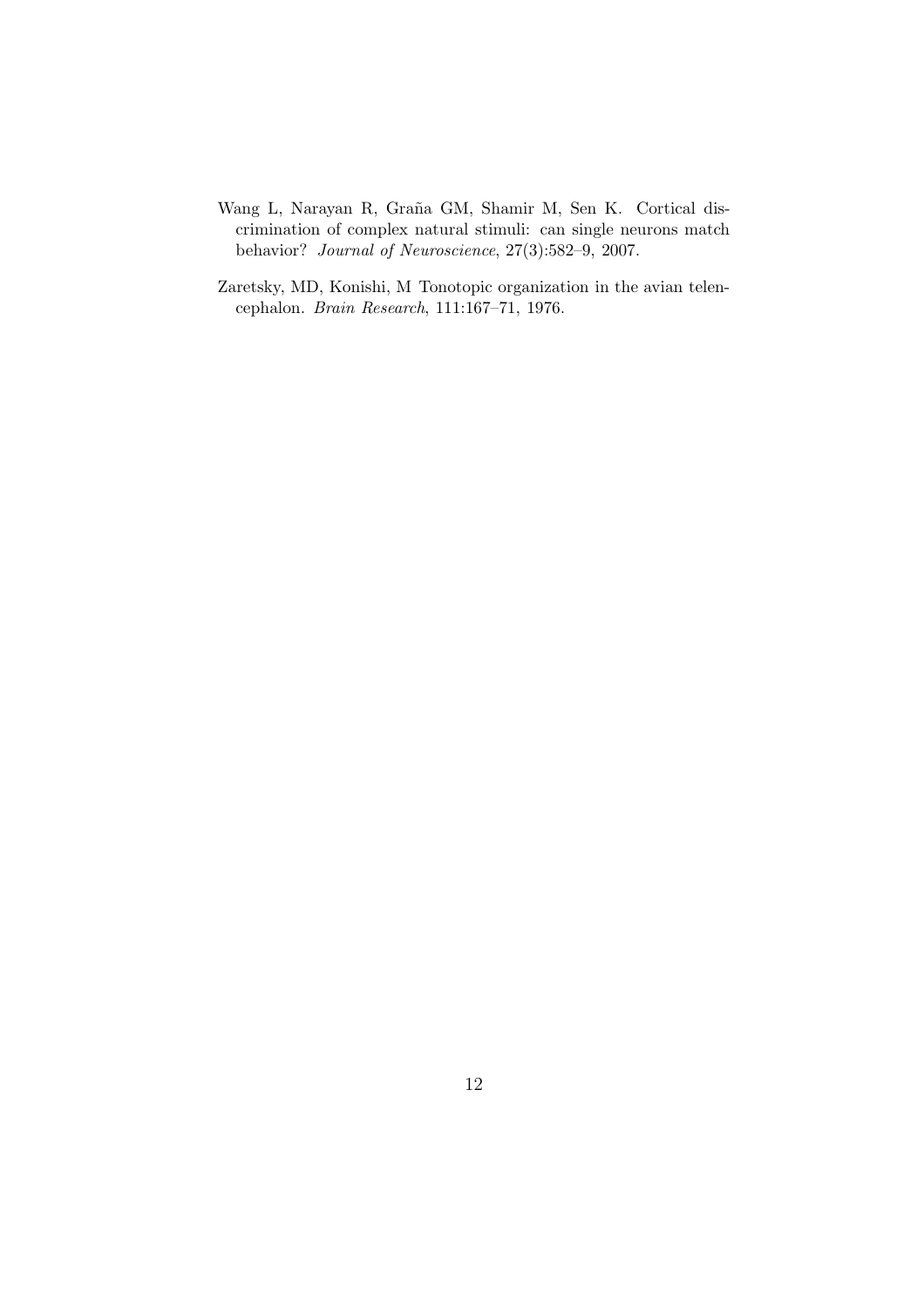

Figure 1: Examples of three raster plots. A shows the one second wave form of the stimulus song. In B, C and D each box corresponds to the response at a single site to repeated stimulation with the song shown in A. Time increases along the horizontal axis and the results of ten different trials are stacked vertically. A spike is marked by a vertical dash. Site B is unusually reliable. Using the measurement of reliability introduced in the Results section,  $\hat{h} = 1$ calculated with both the f-metric and the b-metric. Site C is more typical with  $h = 0.91$  using the f-metric with  $\tau = 10$  ms and  $h = 0.96$  using the b-metric with  $\tau = 17$  ms and  $\mu = 1$ . Site **D**, in contrast, is among the worst sites. It shows very little coherence and poor performance on the cluster task.  $h = 0.36$  using the f-metric with  $\tau = 6$  ms and  $h = .43$  using the b-metric with  $\tau = 6$  ms and  $\mu = 1.0$ .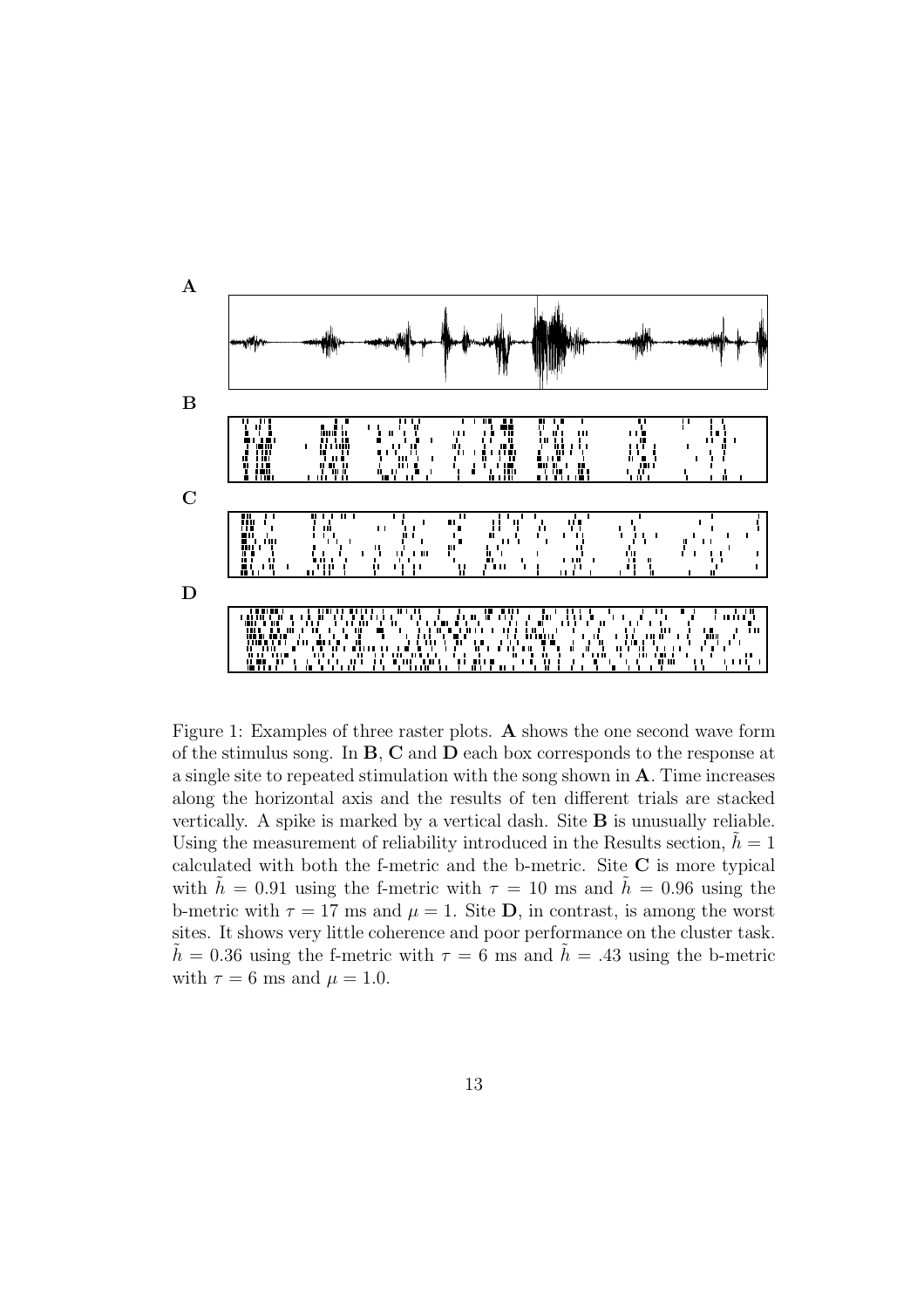

Figure 2: Comparing the b-metric to the f-metric. For each site, the parameter space is searched incrementally:  $\hat{h}$  values were calculated for 1 ms $\leq \tau \leq 25$ ms at 0.5 ms intervals and for  $0 \leq \mu \leq 1$  at intervals of 0.05. This seems to be a sufficiently fine mesh, coarsening the mesh by a factor of two only changes the  $h$  values in their fourth decimal place. This exhaustive search may seem a clumsy approach to maximizing h and, since the h landscape has, roughly, an inverted-bowl shape it might seem that this problem was ideally suited to numerical hill-climbing methods. However, the top of the inverted bowl has a very shallow ridge and because the data depends on the clustering of individual spike trains, the ridge profile is very grainy. Optimizing using the amoeba, amebsa and powell routines from Press et al. (2007) led to similar, but inferior, results.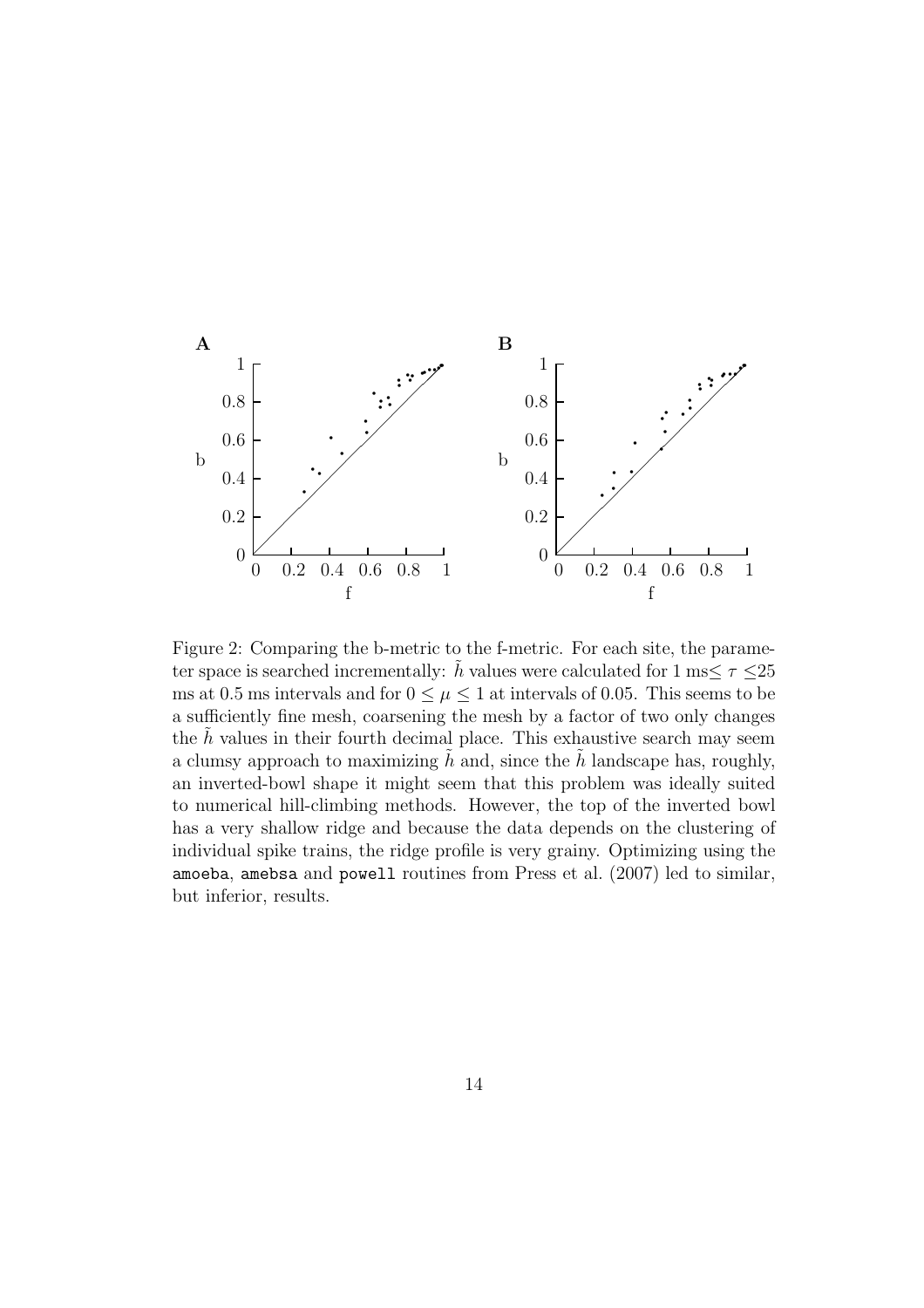

Figure 3: The variation in  $\tilde{h}$  with  $\mu$ .  $\tilde{h}$  has been calculated for all sites and averaged;  $\tau$  is fixed at  $\tau = 12.875$  ms.